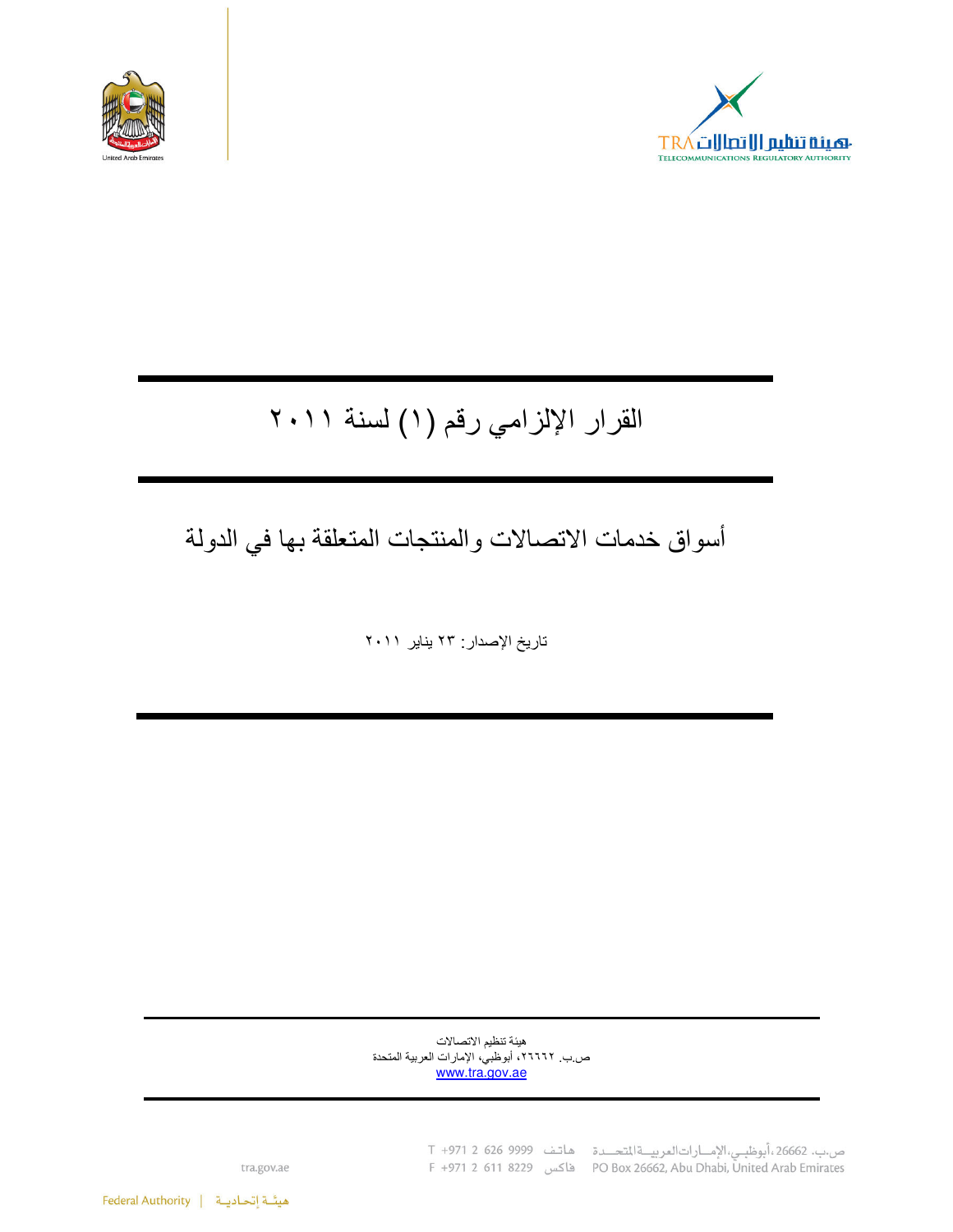



## قائمة المحتويات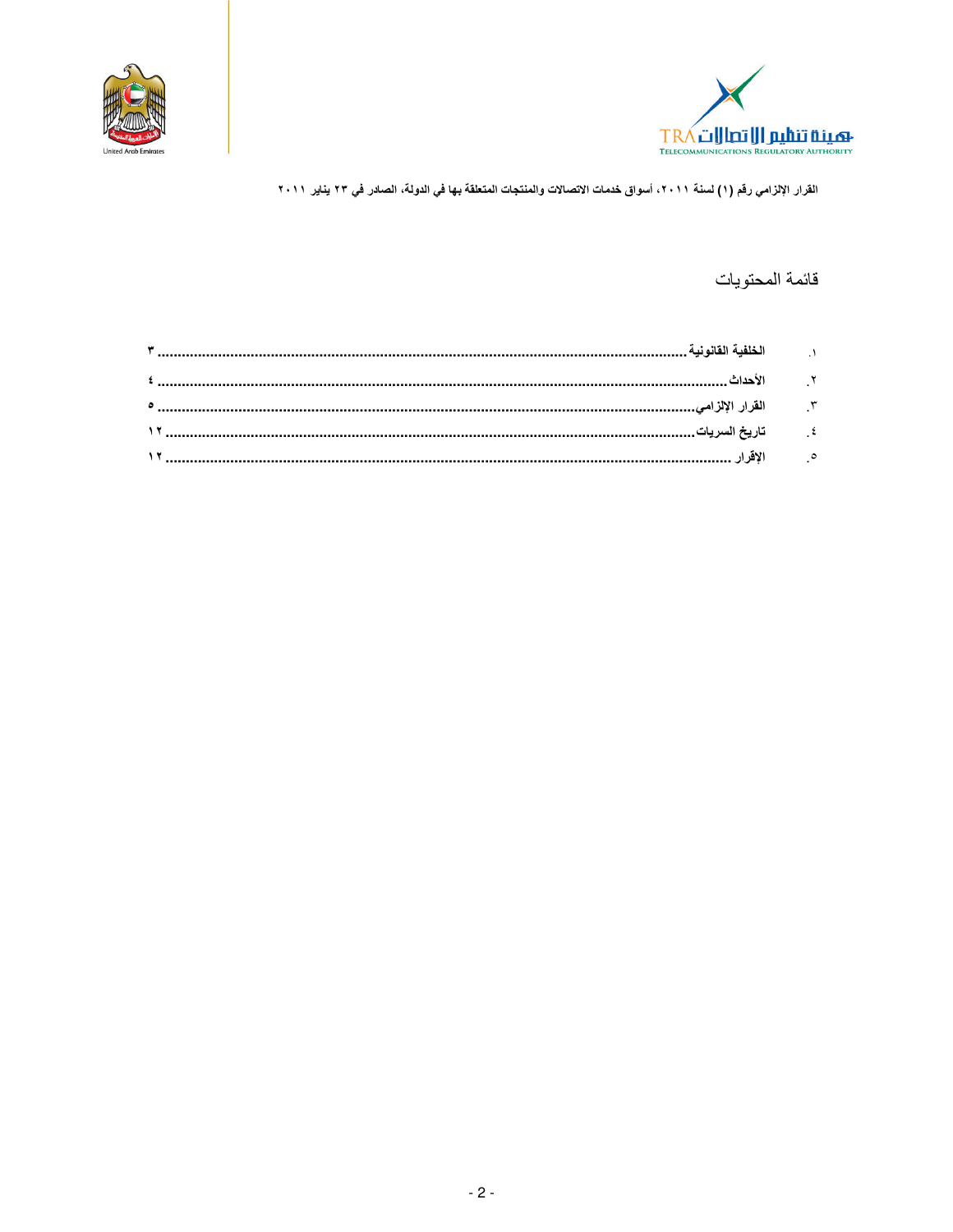



- الخلفية القانونية  $\rightarrow$
- تقضي المادة ١٢ من المرسوم بقانون اتحادي رقم (٣) لسنة ٢٠٠٣ وتعديلاته ("القانون") بأن الهيئة  $\mathcal{N}$ هي "...السلطة المختصة بالرقابة على قطاع الاتصالات والمرخص لهم...".
- تنص المادة ١٤ من القانون على أن الهيئة تختص بإصدار الأنظمة والتعليمات والقرارات والقواعد  $\lambda$ ,  $\lambda$ ". . المنظمة لتأمين المنافسة في قطاع الاتصالات...".
- تنص المادة ٧ من رخصة (اتصالات) رقم ٢٠٠٦١١ ورخصة شركة الإمارات للاتصالات المتكاملة  $\mathcal{N}$ رقم ٢٠٠٦١٢ على أنه "...يحظر على المرخص له القيام أو الاستمرار بالقيام بأي ممارسة مخلة بالمنافسة سواء كان ذلك بشكل فردي أو من خلال المشاركة مع أخرين أو الاضطلاع شخصياً بأي عمل مخل بالمنافسة مع علمه بها..."
	- كما تنص المادة ١٩ من:  $\lambda$ .  $\epsilon$
	- رخصة خدمات الراديو المتوفرة للعامة رقم ٢٠٠٩١١ (١) لمؤسسة نداء للاتصالات المتخصصة أ)
		- ورخصة خدمات السواتل رقم ٢٠١٠١١ (٢) لشركة الياه للاتصالات الفضائية ب)
		- ورخصة خدمات السواتل رقم ٢٠١٠١٢ (٣) لشركة الياه للاتصالات الفضائية المتقدمة  $(\bar{c})$
		- ورخصة خدمات السواتل والبث الساتلي رقم ٢٠١٠١٣ (٤) لشركة ستار للاتصالات الفضائية  $\overline{c}$

على النالي: "يلتزم المرخص له بقواعد المنافسة ويمتنع عن الممارسات الاحتكارية على النحو المنصوص عليه في الإطار التنظيمي النافذ"

- توضح المادة ٢ ٢ من السياسة التنظيمية لدى الهيئة للحماية الاستباقية للمنافسة النسخة ١ ١ الصادر ة في  $\lambda$ . ٣٠ سبتمبر ٢٠١٠ أن "الغرض من هذه السياسة التنظيمية للحماية الاستباقية للمنافسة هو إيجاد إطار للهيئة لتحديد أسواق الاتصالات المعنية بالتجزئة والجملة في دولة الإمارات، وتقييم هذه الأسواق المعنية تنافسيا لمعرفة القوة السوقية".
- كما تنص المادة ١ ٤ من السياسة التنظيمية المذكورة أعلاه على أنه "ستقوم الهيئة حسب تقدير ها من  $1.7$ حين لأخر بتعريف الأسواق المعنية لأهداف هذه السياسة التنظيمية تماشيا مع أسسها المحددة في هذه السباسة"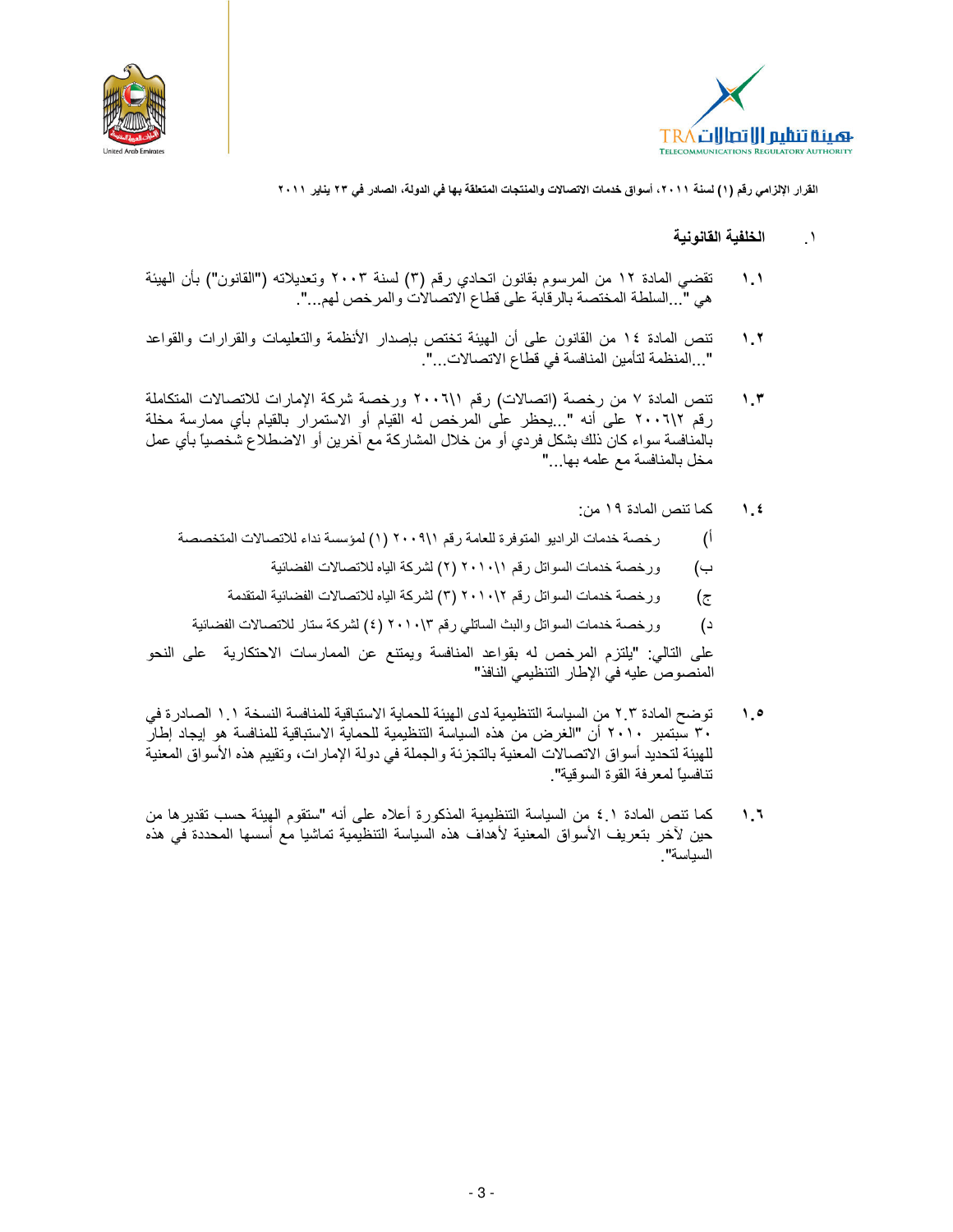



- الأحداث  $\mathbf{r}$
- أصدرت الهيئة في ٣٠ ديسمبر ٢٠٠٩ السياسة التنظيمية للحماية الاستباقية للمنافسة نسخة رقم ١.٠  $\mathbf{Y}$ لغرض " إيجاد إطار للهيئة لتحديد أسواق الاتصالات المعنية بالتجزئة والجملة في دولة الإمارات، ونقييم هذه الأسواق المعنية تنافسيًا لمعرفة القوة السوقية ".
- أصدرت الهيئة في ٣٠ ديسمبر ٢٠٠٩ السياسة التنظيمية لحماية المنافسة نسخة رقم ١.٠ تحدد فيها  $4.4$ العوامل (المادة ٤) التي تعتبر ها ذات صلة عند تعريف الأسواق المعنية بما في ذلك:
	- الحدود الجغرافية للسوق
	- والمستوى الوظيفي للسوق
	- ونوع المتعاملين الذي يخدمهم السوق
		- والحدود الزمنية للسوق.
- أصدرت الهيئة في ٣٠ سبتمبر ٢٠١٠ النسخة رقم ١.١ من السياسة التنظيمية للحماية الاستباقية ۳.۳ للمنافسة والسياسة التنظيمية لحماية المنافسة تبعها تحديث عن بعض التعاريف المستخدمة في هذه السباسات
- أصدرت الهيئة في ٣٠ سبتمبر ٢٠١٠ إرشادات تعريف السوق وتقييم المنافسة النسخة رقم ١.٠ حيث  $7.5$ وفقاً للمادة ٤ السياسة التنظيمية لحماية المنافسة والمادة ٤.٢ من السياسة التنظيمية للحماية الاستباقية للمنافسة فقد نصت على "مجموعة شاملة من المبادئ التي تنوي الهيئة تطبيقها في تعريف الأسواق المعنية في قطاع الاتصالات في الدولة لغرض المراجعة الاستباقية للسوق.
- أصدرت الهيئة في ٤ أكتوبر ٢٠١٠ وثيقة الاستشارة ("تعريف الأسواق المعنية لأغراض المراجعة  $4.0$ الاستباقية للسوق") تدعو إلى الملاحظات من المشغلين المرخصين في الدولة بشأن تعريفها المقترح للاسواق المعنية لأغراض إجراء مراجعتها الاستباقية للسوق بموعد رد لتسليم الملاحظات من الأطراف المعنية في ٣ نوفمبر ٢٠١٠.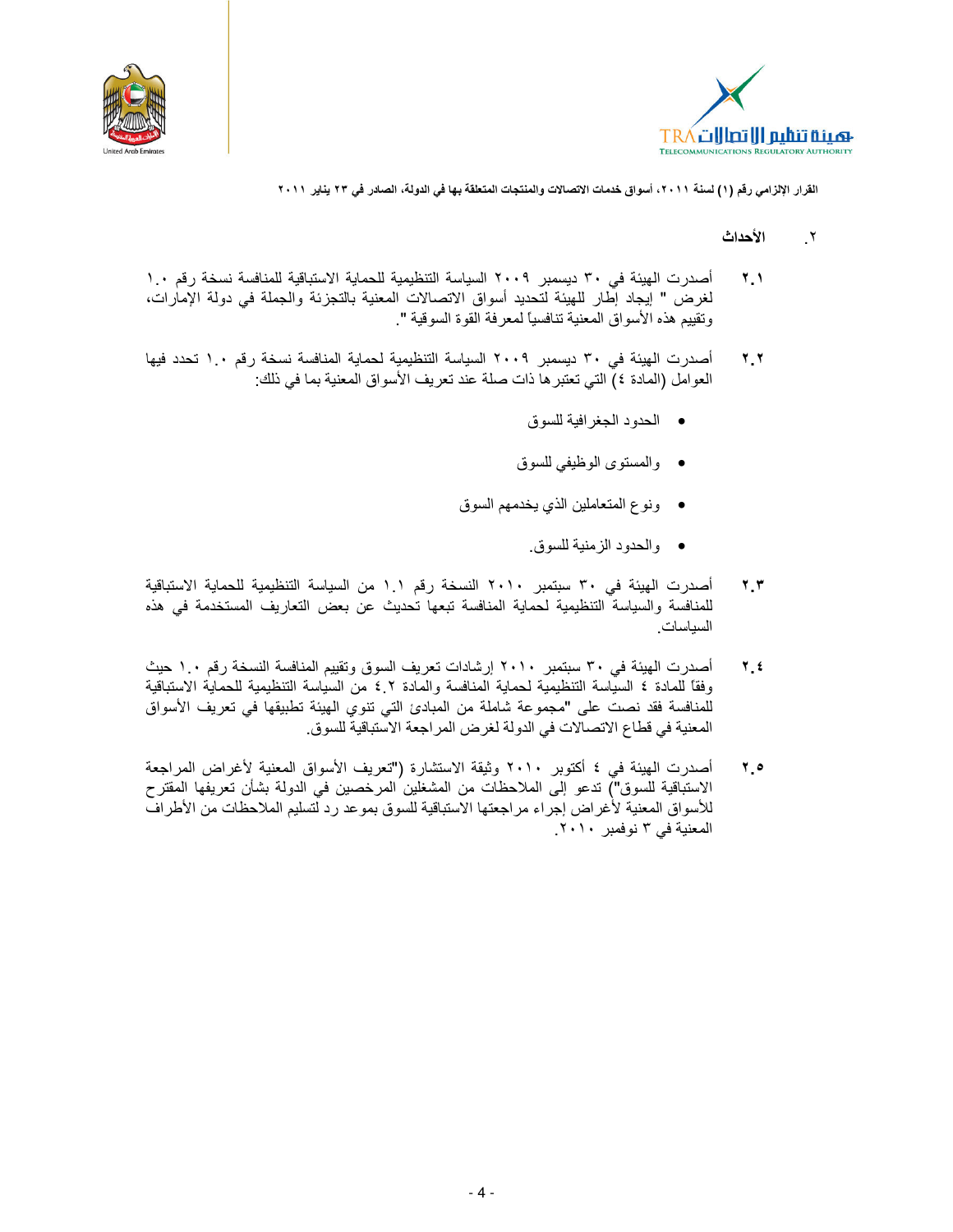



- استلمت الهيئة الردود من الأطر اف التالية:  $\mathbf{Y}$
- مؤسسة الإمارات للاتصالات ("اتصالات")
- ومجوعة قطاع الانصالات ووسائل الإعلام في الدولة
	- والياة للاتصالات الفضائية (ياه سات)
	- وشركة الإمارات للاتصالات المتكاملة ("دو").

#### القرار الإلزامي  $\cdot$   $\cdot$

- حددت الهيئة الأسواق المعنية بالبيع بالتجزئة والجملة لخدمات الاتصالات والمنتجات المتعلقة بها في  $\mathbf{r}$ الدولة كما هو مبين في الفقرتين ٣.٢ و٣.٣ أدناه.
- إن قوائم الأسواق المعنية (كما هي معرفة في الفقرتين ٣.٢ و٣.٣ أدناه) ليست بالضرورة شاملة أو  $T$ ,  $T$ ثابتة. إذ تم تعريف الأسواقُ المعنيَّة بناءً على تحليل القطاع أثناء إعداد هذا القرار الإلزامي. وبتغير الظروف فقد تتغير معها قوائم الأسواق المعنية المعرفة أيضاً. كما تملك الهيئة حقّ تعديّل القوائم الخاصة بالأسواق المعنية المعرفة في المستقبل في حال وعند تغير الظروف المعنية.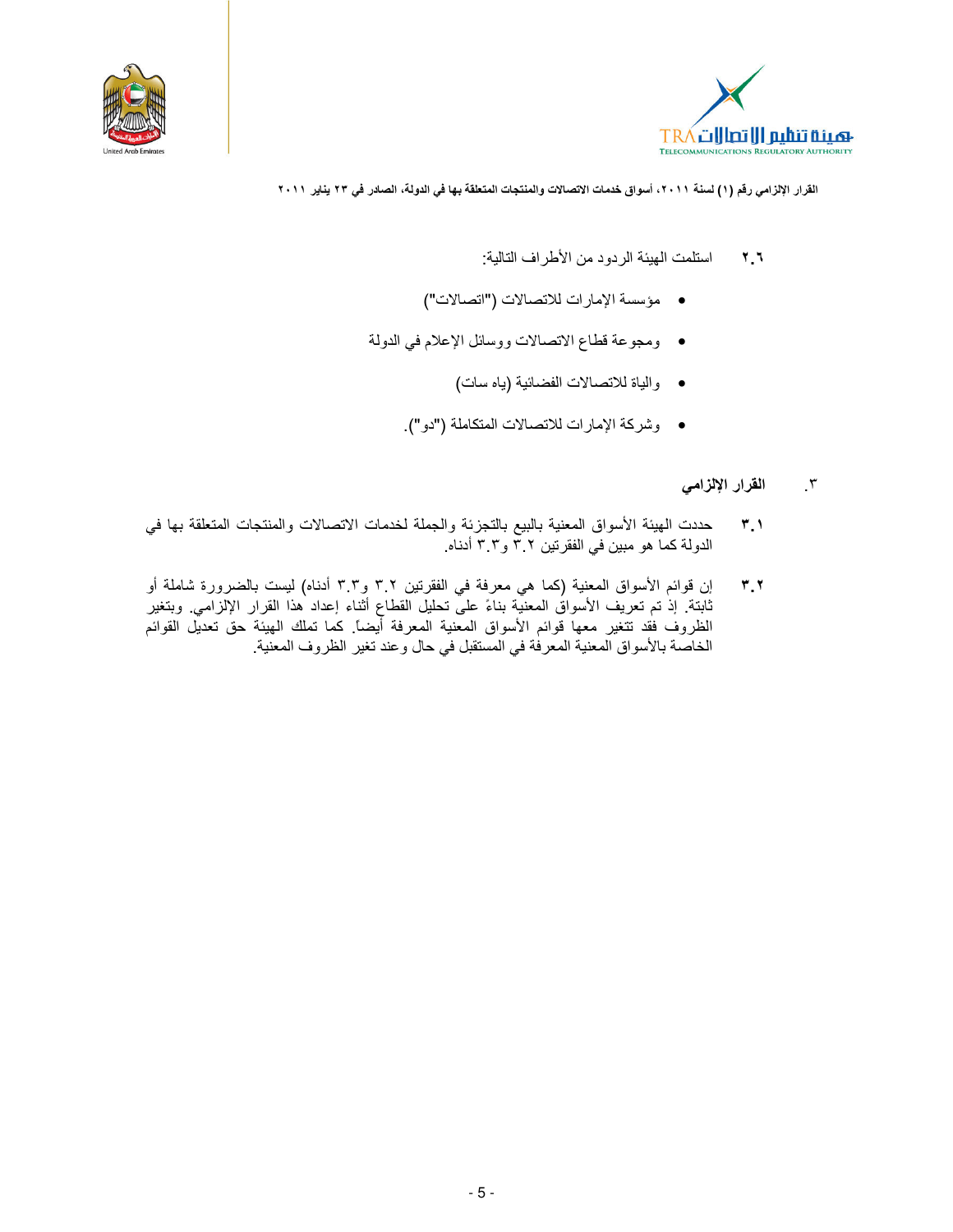

l



القرار الإلزامي رقم (١) لسنة ٢٠١١، أسواق خدمات الاتصالات والمنتجات المتطقة بها في الدولة، الصادر في ٢٣ يناير. ٢٠١١

أسواق خدمات الاتصالات بالتجزئة والمنتجات المتعلقة بها

٣.٣ تبين الجداول التالية قائمة أسواق خدمات الاتصالات بالتجزئة والمنتجات المتعلقة بها التي عرفتها الهيئة في هذا القرار الإلزامي

| التعريف الجغرافي للسوق                                            | ا <u>فئ</u> ة المشتركين | خدمات الاتصالات والمنتجات المتعلقة بها                                                    | رقم السوق         |
|-------------------------------------------------------------------|-------------------------|-------------------------------------------------------------------------------------------|-------------------|
| المنطقة في الدولة التي توفر فيها اتصالات للمشتركين روابط مباشر    | المنازل                 | خدمات الخط الثابت للمنازل والمكالمات المحلية                                              | RM1A'             |
| بالشبكة الثابتة                                                   |                         | تشمل تأجير الخطوط وتركيبها والمكالمات المحلية والدولية من الهاتف الثابت إلى الهاتف الثابت |                   |
|                                                                   |                         | (على الشبكة وخارجها) والمكالمات من الهاتف الثابت إلى الهاتف المتحرك ومكالمات الاتصال      |                   |
|                                                                   |                         | الهاتفي عبر الإنترنت (Dial-up) الناشئة من مشتركي المنازل.                                 |                   |
| المنطقة في الدولة التي توفر فيها دو للمشتركين روابط مباشر بالشبكة | المنازل                 | خدمات الخط الثابت للمنازل والمكالمات المحلية                                              | RM <sub>1</sub> B |
| الثابتة                                                           |                         | تشمل تأجير الخطوط وتركيبها والمكالمات المحلية والدولية من الهاتف الثابت إلى الهاتف الثابت |                   |
|                                                                   |                         | (على الشبكة وخارجها) والمكالمات من الهاتف الثابت إلى الهاتف المتحرك ومكالمات الاتصال      |                   |
|                                                                   |                         | الهاتفي عبر الإنترنت (Dial-up) الناشئة من مشتركي المنازل.                                 |                   |
| المنطقة في الدولة التي توفر فيها اتصالات للمشتركين روابط مباشر    | الأعمال                 | خدمات الخط الثابت للشركات والمكالمات المحلية                                              | RM <sub>2</sub> A |
| بالشبكة الثابتة                                                   |                         | تشمل تأجير الخطوط وتركيبها والمكالمات المحلية والدولية من الهاتف الثابت إلى الهاتف الثابت |                   |
|                                                                   |                         | (على الشبكة وخارجها) والمكالمات من الهاتف الثابت إلى الهاتف المتحرك ومكالمات الاتصال      |                   |
|                                                                   |                         | الهاتفي عبر الإنترنت (Dial-up) الناشئة من مشتركي قطاع الأعمال. '                          |                   |
| المنطقة في الدولة التي توفر فيها دو للمشتركين روابط مباشر بالشبكة | الأعمال                 | خدمات الخط الثابت للشركات والمكالمات المحلية                                              | RM <sub>2</sub> B |
| الثابتة                                                           |                         | تشمل تأجير الخطوط وتركيبها والمكالمات المحلية والدولية من الهاتف الثابت إلى الهاتف الثابت |                   |
|                                                                   |                         | (على الشبكة وخارجها) والمكالمات من الهاتف الثابت إلى الهاتف المتحرك ومكالمات الاتصال      |                   |
|                                                                   |                         | الهاتفي عبر الإنترنت (Dial-up) الناشئة من مشتركي قطاع الأعمال.                            |                   |

<sup>'</sup>سوق البيع بالتجزئة

`لتفادي الشك يشمل مصطلح "مشتركي قطاع الأعمال" كافة المشتركين المنازل المثال الشركات الخاصة والجهات الحكومية والمدارس والمؤسسات الأكاديمية الأخرى والمستشفيات الخ)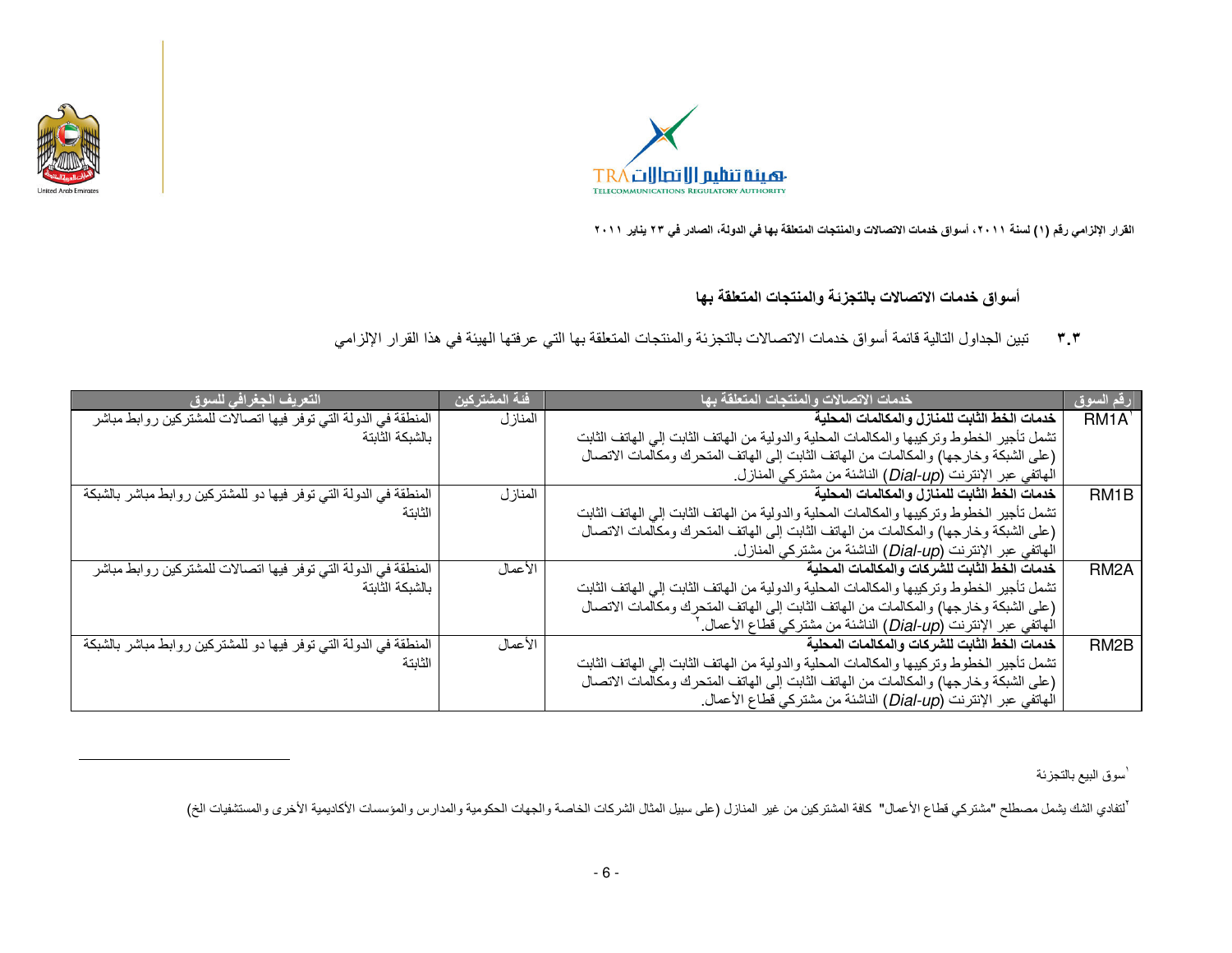



| التعريف الجغرافي للسوق                                            | ِّ فَيْهِ الْمِشْتَرِ كِينَ | خدمات الاتصالات والمنتجات المتعلقة بها                                                  | رقم السوق         |
|-------------------------------------------------------------------|-----------------------------|-----------------------------------------------------------------------------------------|-------------------|
| المنطقة في الدولة التي توفر فيها اتصالات للمشتركين روابط مباشر    | المنازل                     | المكالمات الدولية الناشئة في الشبكات الثابتة في الدولة عن طريق مشتركي المنازل           | RM <sub>3</sub> A |
| بالشبكة الثابتة                                                   |                             | تشمل المكالمات الدولية الناشئة في الشبكة الثابتة عن طريق مشتركي المنازل وكذلك المكالمات |                   |
|                                                                   |                             | الدولية التي يتم إجراؤها من الهواتف العمومية.                                           |                   |
| المنطقة في الدولة التي توفر فيها دو للمشتركين روابط مباشر بالشبكة | المنازل                     | المكالمات الدولية الناشئة في الشبكات الثابتة في الدولة عن طريق مشتركي المنازل           | RM3B              |
| الثانتة                                                           |                             | تشمل المكالمات الدولية الناشئة في الشبكة الثابتة عن طريق مشتركي المنازل وكذلك المكالمات |                   |
|                                                                   |                             | الدولية التي يتم إجراؤها من الهواتف العمومية.                                           |                   |
| المنطقة في الدولة التي توفر فيها اتصالات للمشتركين روابط مباشر    | الأعمال                     | المكالمات الدولية الناشئة في الشبكات الثابتة في الدولة عن طريق مشتركي الأعمال           | RM4A              |
| بالشبكة الثابتة                                                   |                             | تشمل المكالمات الدولية الناشئة في الشبكة الثابتة عن طريق مشتركي الأعمال.                |                   |
| المنطقة في الدولة التي توفر فيها دو للمشتركين روابط مباشر بالشبكة | الأعمال                     | المكالمات الدولية الناشئة في الشبكات الثابتة في الدولة عن طريق مشتركي الأعمال           | RM4B              |
| الثابتة                                                           |                             | تشمل المكالمات الدولية الناشئة في الشبكة الثابتة عن طريق مشتركي الأعمال.                |                   |
| مطی                                                               | كافة مشتركى                 | البيع بالتجزئة لخدمات الصوت والبيانات للهاتف المتحرك بنظام الفاتورة الشهرية             | RM <sub>5</sub>   |
|                                                                   | الفاتورة الشهرية            | يشمل اشتراكات الهاتف المتحرك وخدمات المكالمات والبيانات المحلية والدولية (بما في ذلك    |                   |
|                                                                   |                             | الرسائل النصية القصيرة والوسائط المتعدد والنطاق العريض للهاتف المتحرك) المتوفرة على     |                   |
|                                                                   |                             | شبكات الهاتف المتحرك في الدولة لمشتركي الفاتورة الشهرية.                                |                   |
| مطی                                                               | كافة مشتركي                 | البيع بالتجزئة لخدمات الصوت والبيانات للهاتف المتحرك بنظام الدفع المسبق                 | RM <sub>6</sub>   |
|                                                                   | الدفع المسبق                | يشمل اشتراكات الهاتف المتحرك وخدمات المكالمات والبيانات المحلية والدولية (بما في ذلك    |                   |
|                                                                   |                             | الرسائل النصية القصيرة والوسائط المتعدد والنطاق العريض للهاتف المتحرك) المتوفرة على     |                   |
|                                                                   |                             | شبكات الهاتف المتحرك في الدولة لمشتركي الدفع المسبق.                                    |                   |
| المنطقة في الدولة التي توفر فيها اتصالات للمشتركين روابط مباشر    | المنازل                     | خدمات النطاق العريض الثابت للمنازل                                                      | RM7A              |
| بالشبكة الثابتة                                                   |                             | تشمل إنترنت النطاق العريض وتوفير خدمات الباقات وتشمل الوصول إلى النطاق العريض (على      |                   |
|                                                                   |                             | سبيل المثال الهاتف+الإنترنت+التلفاز عبر بروتوكول الإنترنت) والمتوفرة في الشبكات الثابتة |                   |
|                                                                   |                             | لمشتر كي المناز ل.                                                                      |                   |
| المنطقة في الدولة التي توفر فيها دو للمشتركين روابط مباشر بالشبكة | المنازل                     | خدمات النطاق العريض الثابت للمنازل                                                      | RM7B              |
| الثابتة                                                           |                             | تشمل إنترنت النطاق العريض وتوفير خدمات الباقات وتشمل الوصول إلى النطاق العريض (على      |                   |
|                                                                   |                             | سبيل المثال الهاتف+الإنترنت+التلفاز عبر بروتوكول الإنترنت) والمتوفرة في الشبكات الثابتة |                   |
|                                                                   |                             | لمشتركي المنازل.                                                                        |                   |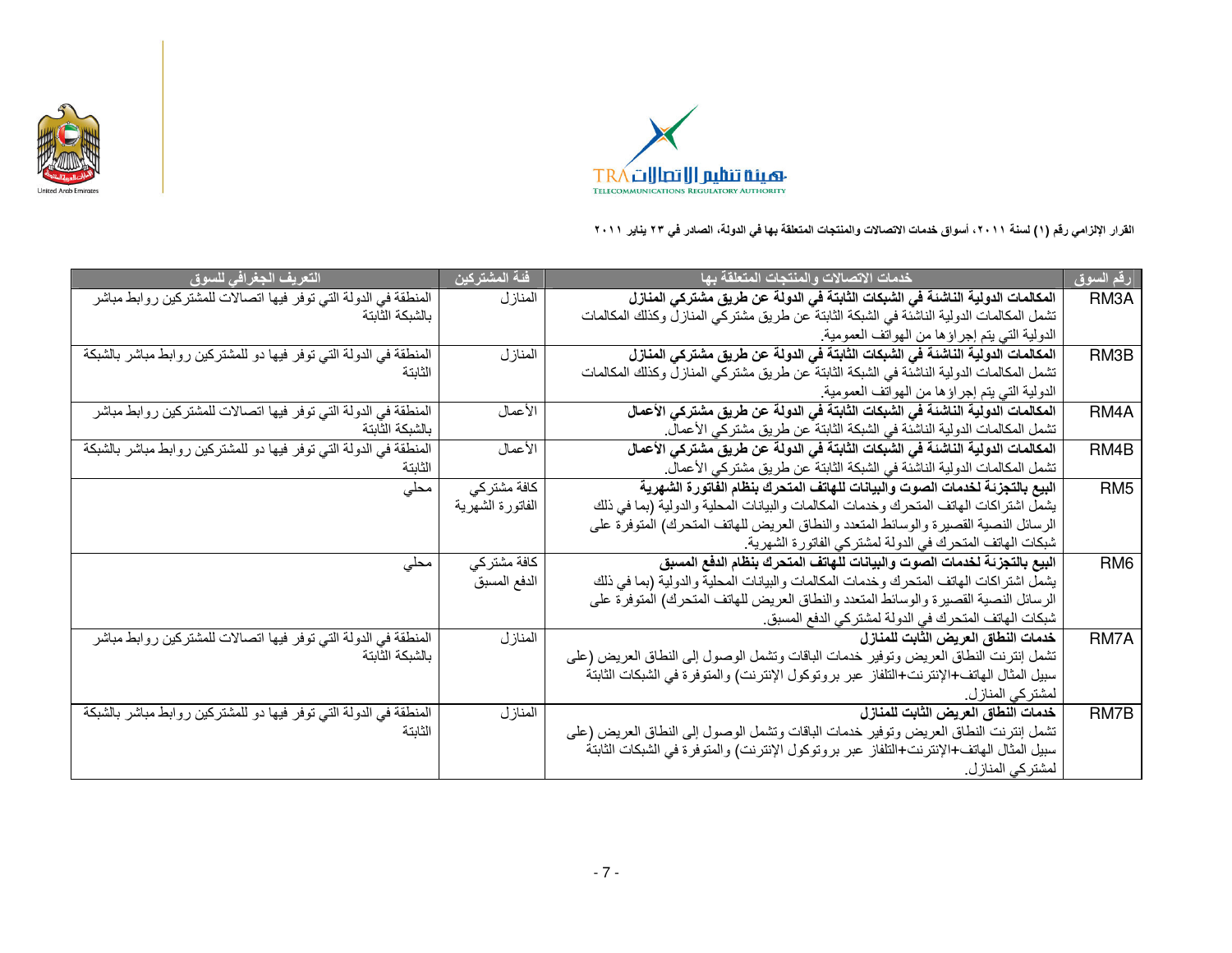



| التعريف الجغرافي للسوق                                            | ً فَئة المشتركين | خدمات الاتصالات والمنتجات المتعلقة بها                                                   | رقم السوق         |
|-------------------------------------------------------------------|------------------|------------------------------------------------------------------------------------------|-------------------|
| المنطقة في الدولة التي توفر فيها اتصالات للمشتركين روابط مباشر    | الأعمال          | خدمات النطاق العريض الثابت للأعمال                                                       | RM <sub>8</sub> A |
| بالشبكة الثابتة                                                   |                  | تشمل إنترنت النطاق العريض (والخطوط المخصصة فائقة السرعة) وتوفير خدمات الباقات وتشمل      |                   |
|                                                                   |                  | الوصول إلى النطاق العريض (على سبيل المثال الهاتف+الإنترنت+التلفاز عبر بروتوكول           |                   |
|                                                                   |                  | الإنترنت) والمتوفرة في الشبكات الثابتة لمشتركي الأعمال.                                  |                   |
| المنطقة في الدولة التي توفر فيها دو للمشتركين روابط مباشر بالشبكة | الأعمال          | خدمات النطاق العريض الثابت للأعمال                                                       | RM8B              |
| الثابتة                                                           |                  | تشمل إنترنت النطاق العريض (والخطوط المخصصة فائقة السرعة) وتوفير خدمات الباقات وتشمل      |                   |
|                                                                   |                  | الوصول إلى النطاق العريض (على سبيل المثال الهاتف+الإنترنت+التلفاز عبر بروتوكول           |                   |
|                                                                   |                  | الإنترنت) والمنوفرة في الشبكات الثابتة لمشتركي الأعمال.                                  |                   |
| المنطقة في الدولة التي توفر فيها اتصالات للمشتركين روابط مباشر    | الأعمال          | خدمات الاتصالات للأعمال                                                                  | RM9A              |
| بالشبكة الثابتة                                                   |                  | تشمل الخطوط المؤجرة الفعلية والافتراضية بما في ذلك خدمات الربط بين نقطة وأخرى والربط بين |                   |
|                                                                   |                  | عدة نقاط (Point to point and multipoint services).                                       |                   |
| المنطقة في الدولة التي توفر فيها دو للمشتركين روابط مباشر بالشبكة | الأعمال          | خدمات الاتصالات للأعمال                                                                  | RM9B              |
| الثابتة                                                           |                  | تشمل الخطوط المؤجرة الفعلية والافتراضية بما في ذلك خدمات الربط بين نقطة وأخرى والربط بين |                   |
|                                                                   |                  | عدة نقاط (Point to point and multipoint services).                                       |                   |

أسواق خدمات الاتصالات بالجملة والمنتجات المتعلقة بها

### تبين الجداول التالية قائمة أسواق خدمات الاتصالات بالجملة والمنتجات المتعلقة بها التي عرفتها الهيئة في هذا القرار الإلزامي  $Y_{\alpha}$

| فَنهُ المشتركين     التعريف الجغرافي للسوق |                  | رقم السوق _ خدمات الاتصالات والمنتجات المتعلقة بها _                     |        |
|--------------------------------------------|------------------|--------------------------------------------------------------------------|--------|
|                                            | ا كافة المشتركين | إنهاء مكالمات الخط الثابت في شبكة اتصالات                                | WM 1A' |
|                                            |                  | تشمل كافة إنهاء مكالمات الخط الثابت المتوفرة على الشبكة الثابتة لاتصالات |        |

"سوق البيع بالجملة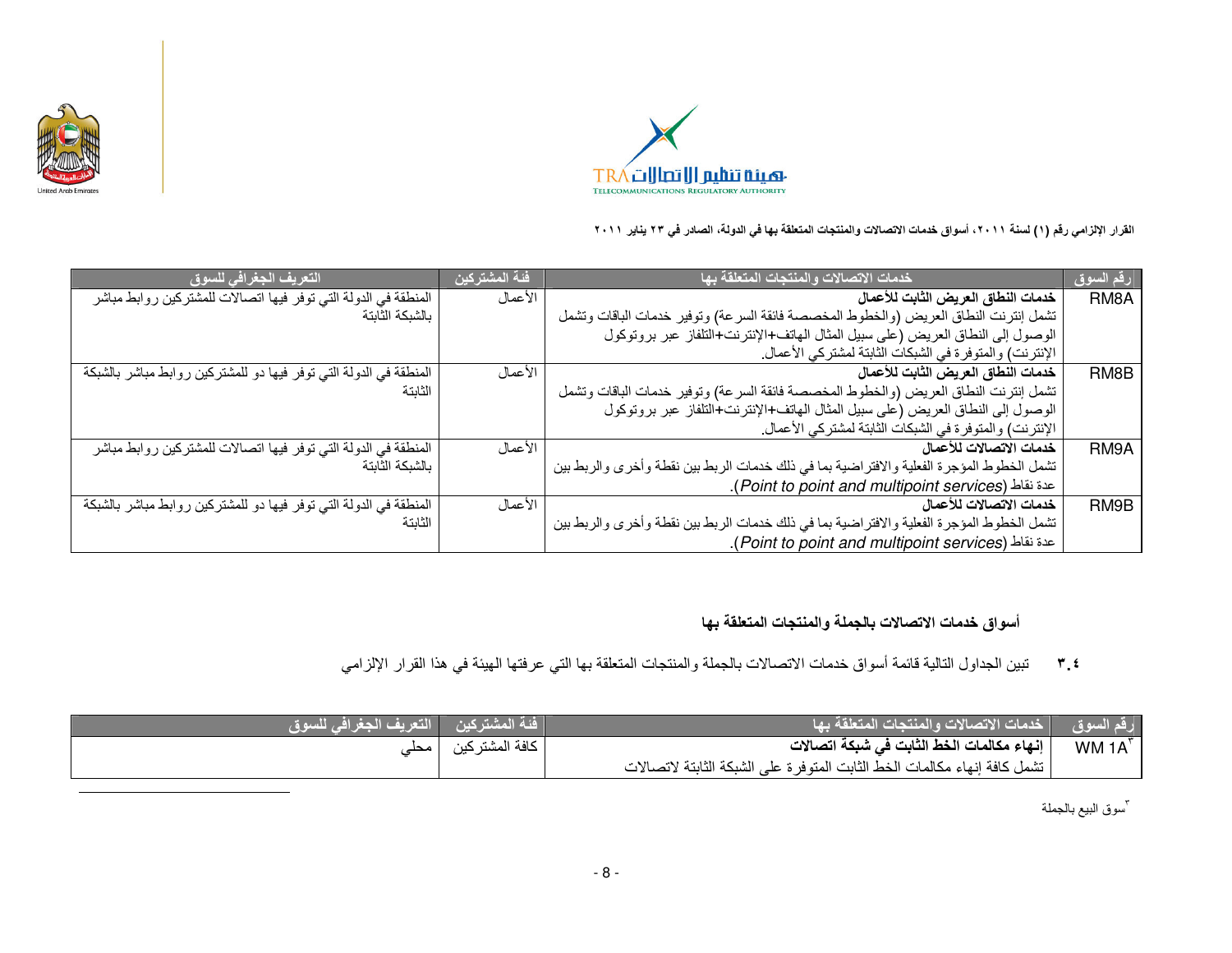



| التعريف الجغرافي للسوق                                            | فئة المشتركين   | خدمات الاتصالات والمنتجات المتعلقة بها                                             | رقم السوق         |
|-------------------------------------------------------------------|-----------------|------------------------------------------------------------------------------------|-------------------|
| محلی                                                              | كافة المشتر كين | إنهاء مكالمات الخط الثابت في شبكة دو                                               | WM <sub>1B</sub>  |
|                                                                   |                 | تشمل كافة إنهاء مكالمات الخط الثابت المتوفرة على الشبكة الثابتة لدو                |                   |
| محلی                                                              | كافة المشتركين  | إنهاء مكالمات وبيانات الهاتف المتحرك على شبكة الهاتف المتحرك الخاصة باتصالات       | WM <sub>2</sub> A |
|                                                                   |                 | تشمل إنهاء المكالمات الصوتية وخدمات التراسل على شبكة الهاتف المتحرك الخاصة         |                   |
|                                                                   |                 | باتصالات                                                                           |                   |
| محلي                                                              | كآفة المشتركين  | إنهاء مكالمات وبيانات الهاتف المتحرك على شبكة الهاتف المتحرك الخاصة بدو            | WM <sub>2B</sub>  |
|                                                                   |                 | تشمل إنهاء المكالمات الصوتية وخدمات التراسل على شبكة الهاتف المتحرك الخاصة بدو     |                   |
| المنطقة في الدولة التي توفر فيها اتصالات للمشتركين روابط مباشر    | المنازل         | إنشاء مكالمات الخط الثابت للمنازل                                                  | WM3A              |
| بالشبكة الثابتة                                                   |                 | يشمل إنشاء مكالمات الشبكة الثابتة للمرخص لهم الأخرين والتزويد الذاتبي بإنشاء       |                   |
|                                                                   |                 | المكالمات                                                                          |                   |
| المنطقة في الدولة التي توفر فيها دو للمشتركين روابط مباشر بالشبكة | المنازل         | إنشاء مكالمات الخط الثابت للمنازل                                                  | WM <sub>3B</sub>  |
| الثابتة                                                           |                 | يشمل إنشاء مكالمات الشبكة الثابتة للمرخص لمهم الأخرين والنزويد الذاتي بإنشاء       |                   |
|                                                                   |                 | المكالمات                                                                          |                   |
| المنطقة في الدولة التي توفر فيها اتصالات للمشتركين روابط مباشر    | الأعمال         | إنشاء مكالمات الخط الثابت للأعمال                                                  | WM <sub>4A</sub>  |
| بالشبكة الثابتة                                                   |                 | يشمل إنشاء مكالمات الشبكة الثابتة للمرخص لهم الأخرين والتزويد الذاتي بإنشاء        |                   |
|                                                                   |                 | المكالمات                                                                          |                   |
| المنطقة في الدولة التي توفر فيها دو للمشتركين روابط مباشر بالشبكة | الأعمال         | إنشاء مكالمات الخط الثابت للأعمال                                                  | WM 4B             |
| الثابتة                                                           |                 | يشمل إنشاء مكالمات الشبكة الثابتة للمرخص لمهم الأخرين والتزويد الذاتى بإنشاء       |                   |
|                                                                   |                 | المكالمات                                                                          |                   |
| محلی                                                              | كافة المشتركين  | الوصول إلى الهاتف المتحرك وإنشاء المكالمات (بما في ذلك الوصول إلى البيانات         | WM <sub>5</sub>   |
|                                                                   |                 | بالجملة)                                                                           |                   |
|                                                                   |                 | يشمل التزويد الذاتي وتزويد الأطراف الأخرى بالوصول إلى الهاتف الثابت بالجملة        |                   |
|                                                                   |                 | وتستخدم لتوفير خدمات المكالمات والبيانات لمشتركي البيع بالتجزئة                    |                   |
| المنطقة في الدولة التي توفر فيها اتصالات للمشتركين روابط مباشر    | المنازل         | الوصول إلى النطاق العريض الثابت بالجملة للمنازل                                    | WM 6A             |
| بالشبكة الثابتة                                                   |                 | يشمل التزويد الذاتي وتزويد أطراف بيع خدمات الاتصالات والمنتجات المتعلقة بها لتوفير |                   |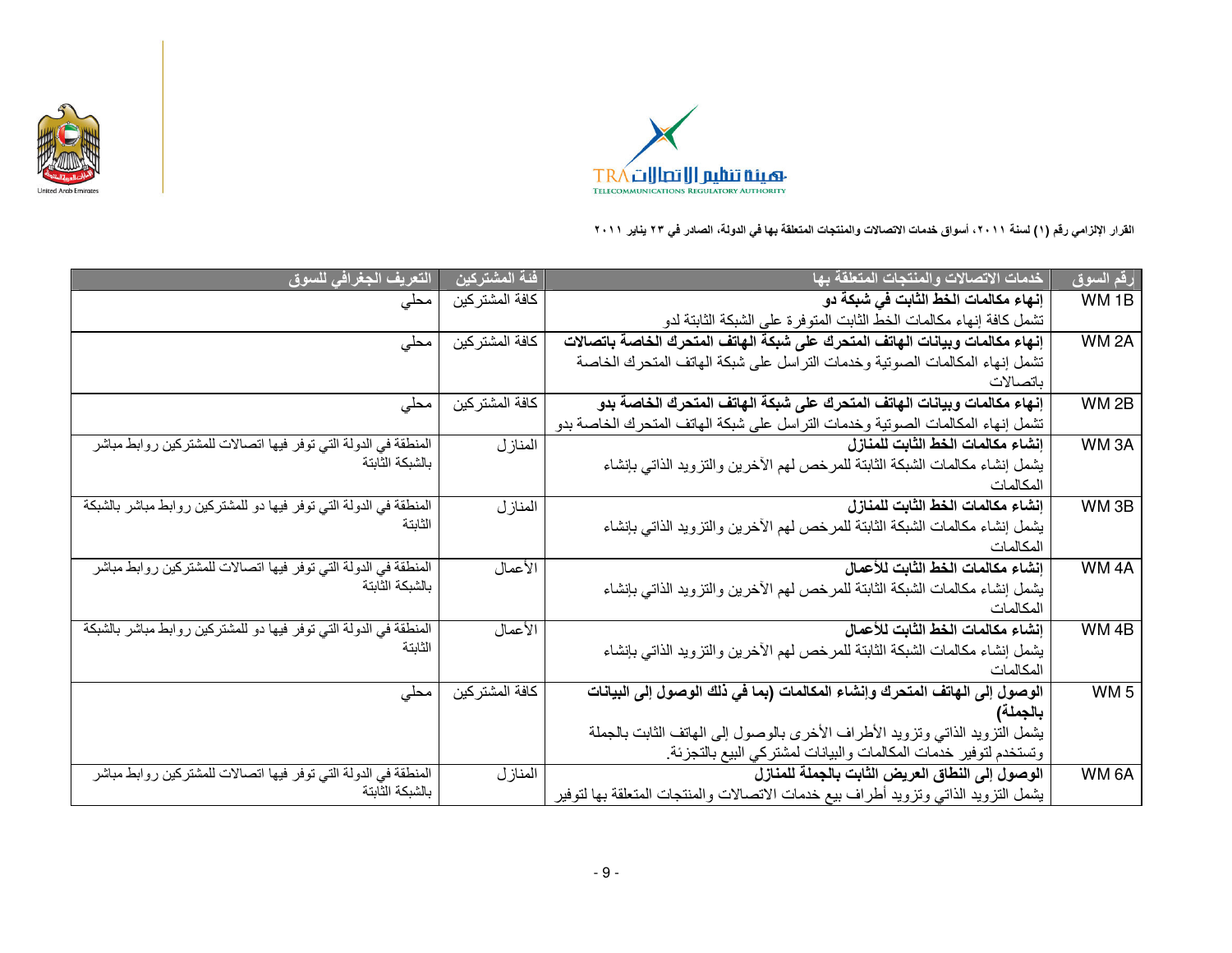



| التعريف الجغرافي للسوق                                            | ِّ فَئة المشتركين | خدمات الاتصالات والمنتجات المتعلقة بها                                            | رقم السوق         |
|-------------------------------------------------------------------|-------------------|-----------------------------------------------------------------------------------|-------------------|
|                                                                   |                   | الوصول إلى إنترنت النطاق العريض عبر الشبكة الثابتة وكذلك خدمات الباقات التي       |                   |
|                                                                   |                   | تشمل الوصول إلى النطاق العريض (على سبيل المثال المهاتف+الإنترنت+التلفاز عبر       |                   |
|                                                                   |                   | بروتوكول الإنترنت) لمشتركي المنازل.                                               |                   |
| المنطقة في الدولة التي توفر فيها دو للمشتركين روابط مباشر بالشبكة | المنازل           | الوصول إلى النطاق العريض الثابت بالجملة للمنازل                                   | WM <sub>6</sub> B |
| الثابتة                                                           |                   | يشمل التزويد الذاتي وتزويد المرخص لهم الأخرين المعنيين ببيع خدمات الاتصالات       |                   |
|                                                                   |                   | والمنتجات المتعلقة بها لإتاحة الوصول إلى إنترنت النطاق العريض عبر الشبكة الثابتة  |                   |
|                                                                   |                   | وكذلك خدمات الباقات التي تشمل الوصول إلى النطاق العريض (على سبيل المثال           |                   |
|                                                                   |                   | الهاتف+الإنترنت+التلفاز عبر بروتوكول الإنترنت) لمشتركي المنازل.                   |                   |
| المنطقة في الدولة التي توفر فيها اتصالات للمشتركين روابط مباشر    | الأعمال           | الوصول إلى النطاق العريض الثابت بالجملة للأعمال                                   | WM7A              |
| بالشبكة الثابتة                                                   |                   | يشمل التزويد الذاتي وتزويد المرخص لهم الأخرين المعنيين ببيع خدمات الاتصالات       |                   |
|                                                                   |                   | والمنتجات المتعلقة بها لإتاحة الوصول إلى إنترنت النطاق العريض عبر الشبكة الثابتة  |                   |
|                                                                   |                   | (بما في ذلك الخطوط المخصصة فائقة السر عة) وكذلك خدمات الباقات التي تشمل           |                   |
|                                                                   |                   | الوصول إلى النطاق العريض (على سبيل المثال الهاتف+الإنترنت+التلفاز عبر             |                   |
|                                                                   |                   | بر وتوكول الإنترنت) لمشتركي الأعمال.                                              |                   |
| المنطقة في الدولة التي توفر فيها دو للمشتركين روابط مباشر بالشبكة | الأعمال           | الوصول إلى النطاق العريض الثابت بالجملة للأعمال                                   | WM7B              |
| الثابتة                                                           |                   | يشمل التزويد الذاتي وتزويد المرخص لهم الأخرين المعنيين ببيع خدمات الاتصالات       |                   |
|                                                                   |                   | والمنتجات المنعلقة بها لإتاحة الوصول إلى إنترنت النطاق العريض عبر الشبكة الثابتة  |                   |
|                                                                   |                   | (بما في ذلك الخطوط المخصصة فائقة السر عة) وكذلك خدمات الباقات التي تشمل           |                   |
|                                                                   |                   | الوصول إلى النطاق العريض (على سبيل المثال الهاتف+الإنترنت+التلفاز عبر             |                   |
|                                                                   |                   | بروتوكول الإنترنت) لمشتركي الأعمال.                                               |                   |
| المنطقة في الدولة التي توفر فيها اتصالات للمشتركين روابط مباشر    | الأعمال           | البيع بالجملة لأجزاء الإنهاء الخاصة بخدمات الاتصال الثابت                         | WM8A              |
| بالشبكة الثابتة                                                   |                   | يشمل أجزاء إنهاء الربط الفعلى و\أو الافتراضيي بالجملة بما في ذلك خدمات تجميع ونقل |                   |
|                                                                   |                   | المعلومات والنزويد الذاتبي                                                        |                   |
| المنطقة في الدولة التي توفر فيها دو للمشتركين روابط مباشر بالشبكة | الأعمال           | البيع بالجملة لأجزاء الإنهاء الخاصة بخدمات الاتصال الثابت                         | WM8B              |
| الثابتة                                                           |                   | يشمل أجزاء إنهاء الربط الفعلي و\أو الافتراضيي بالجملة بما في ذلك خدمات تجميع ونقل |                   |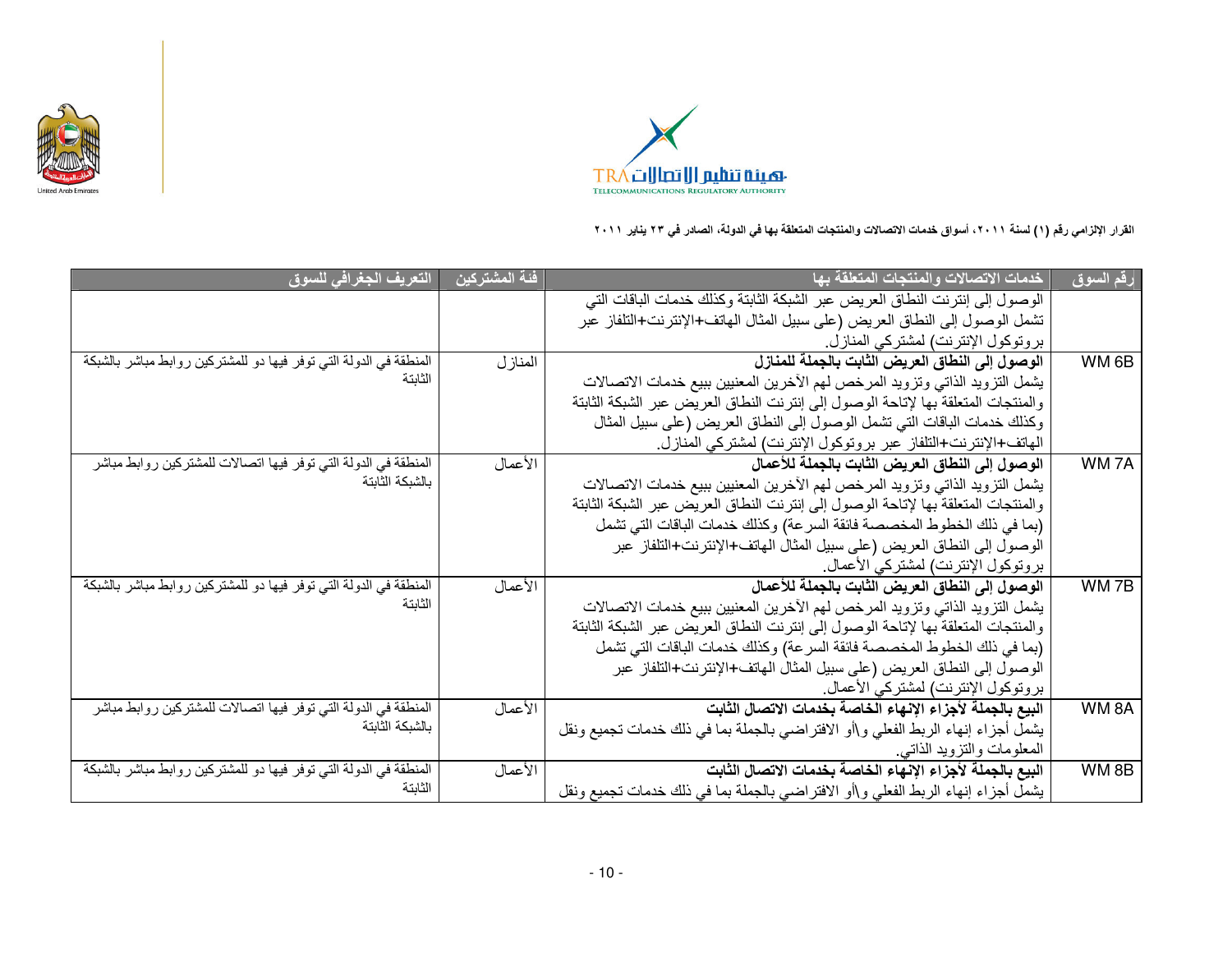



| رقم السوق        | فدمات الاتصالات والمنتجات المتعلقة بها                                             | المشتركين | التعريف الجغرافي للسوق |
|------------------|------------------------------------------------------------------------------------|-----------|------------------------|
|                  | المعلومات والنزويد الذاتبي                                                         |           |                        |
| WM <sub>8C</sub> | البيع بالجملة للأجزاء الرئيسية الخاصة بخدمات الاتصال الثابت                        | الأعمال   | حد                     |
|                  | ا يشمل الأجزاء الرئيسية الربط الفعلي و\أو الافتراضي بالجملة بما في ذلك خدمات تجميع |           |                        |
|                  | ونقل المعلومات والتزويد الذاتبي                                                    |           |                        |